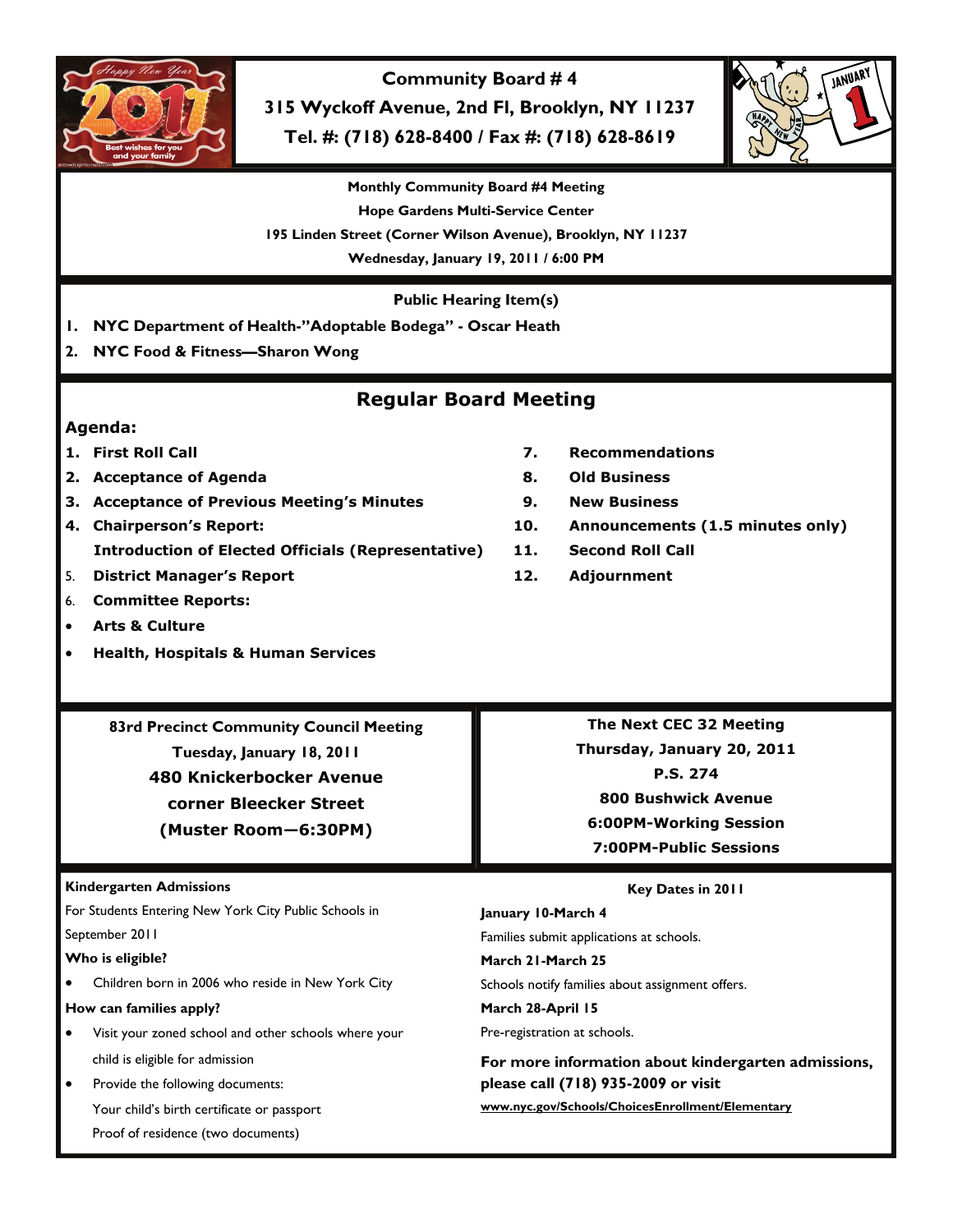



## **UNITED STATES**

### **POSTAL SERVICE**



**You don't have to Travel far to Travel.** 

**Start your passport application process here!** 

- Sunday, February 6, 2011– **Williamsburg Station Post Office, 263 South 4th Street, Brooklyn, NY 11211-9997, 9:00am-3:00pm**
- Sunday, March 6, 2011-**Canarsie Station Post Office, 102-01 Flatlands Avenue, Brooklyn, NY 11236-9997, 9:00am-3:00pm**
- Sunday, April 3, 2011-**Parkville Station Post Office, 6618 20th Avenue, Brooklyn, NY 11204-9997, 9:00am-3:00pm**
- Sunday, May 1, 2011-**Cadman Plaza Post Office, 271 Cadman Plaza East, Brooklyn, NY 11201-9997, 9:00am-3:00pm**
- Sunday, June 5, 2011-**Kensington Station Post Office, 419 McDonald Avenue, Brooklyn, NY 11218-9997, 9:00am-3:00pm**

You will need the following articles to apply:

- **Passport Application (available at the event and on usps.com/passport**
- **Proof of U.S. Citizenship**
- **Proof of identity**
- **Two Passport Photos (may be purchased the day of event)**

#### Passport Fees

|                 | Passport<br>Fee | <b>Execution</b><br>Fee | Total<br>Fee |
|-----------------|-----------------|-------------------------|--------------|
| Age 16 and Over | \$110           | \$25                    | \$135        |
| Under age 16    | \$80            | \$25                    | \$105        |

**Visit usps.com/passport for passport info and forms** 

## **Department of Transportation**

**Beginning January 3, 2011 meter rates will begin to be changed with an estimated completion date of June 30th, 2011. Rates will change as follows:** 

- **Where passenger and commercial parking rates at muni-meters in Manhattan south of 86th Street are \$2.50 per hour they will increase to \$3 per hour.**
- **Where passenger parking rates at other metered locations, citywide, are \$.25 for 20 minutes they will increase to \$.25 for 15 minutes.**

**www.nyc.gov/dot**